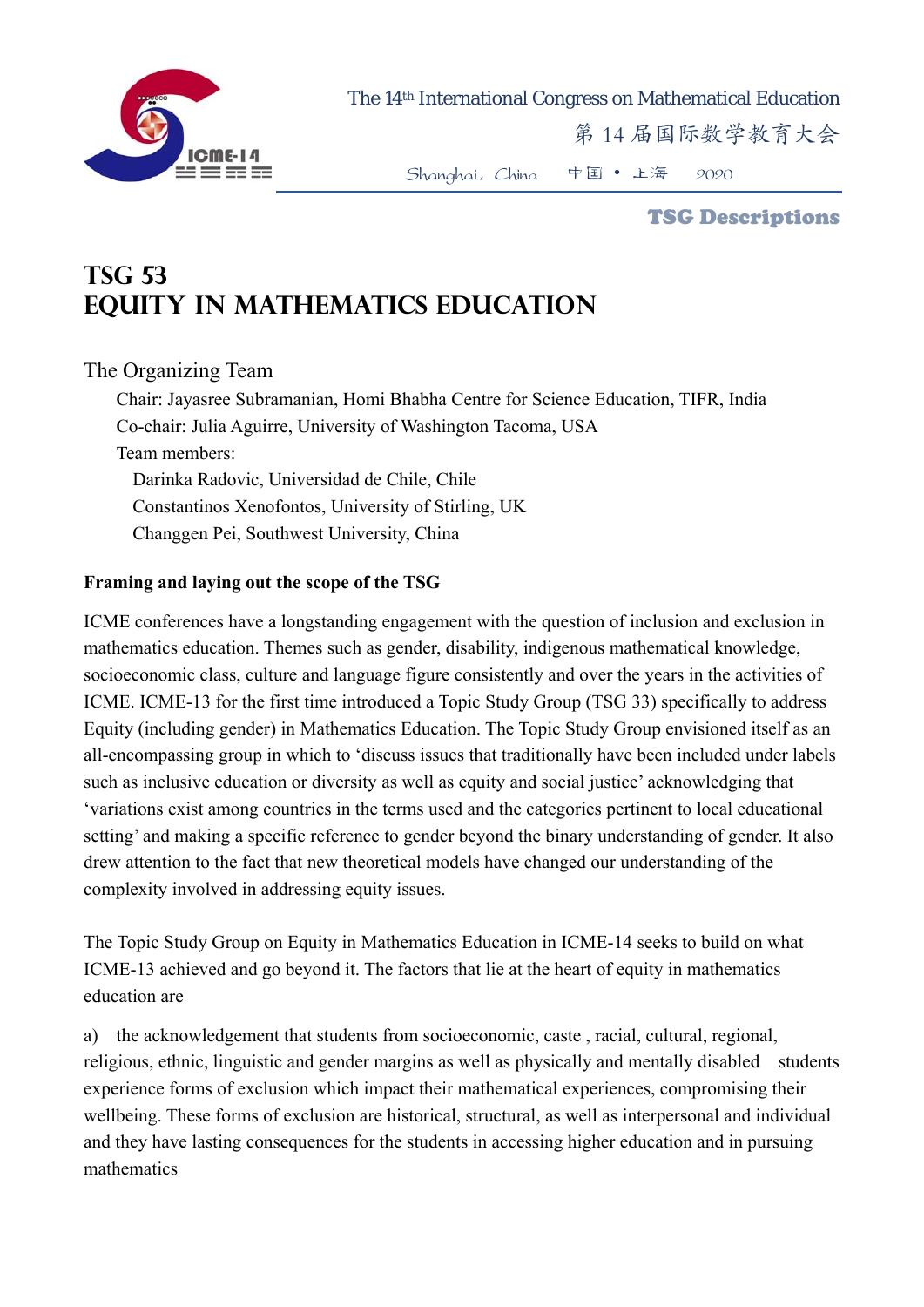b) the understanding that every student should have the opportunity to learn mathematics to the extent they feel it is desirable or appropriate for them, both from the perspective of fairness in mathematics education and from the fact that mathematics plays a central role in the geopolitical and globalized technocentric world in which we are living

c) the realization that the equity question is integrally linked to a critical understanding of mathematics education that is prevalent in schools across the world and a movement towards a more just and humanizing mathematics education for the learner.

Gender based exclusion in mathematics education has a long history of academic engagement and there is substantial scholarship that seeks to explain the multiple ways in which gender figures in shaping opportunities for learning mathematics. However, most of these studies have not addressed the issue of intersectionality and the complexity it brings in to the discourse on gender and mathematics education. To be more specific, the scholarship on gender and mathematics education has not adequately focused on how race, class, ethnicity and other socio-cultural factors affect girls' opportunity to learn mathematics. Moreover, emerging scholarship in transfeminism and queer theory, have challenged our understanding of gender as a binary.

There is an urgent need therefore to go beyond gender (as an unequivocal or unambiguous binary) and address the equity question in mathematics education from a broader and intersectional perspective. In particular, there is an urgent need to understand the strengths (benefits) and challenges involved in realizing 'mathematics education for all' for the students (of all genders) from diverse and marginalised socioeconomic, caste, racial, cultural, regional, religious, ethnic, linguistic background, for disabled students and for migrant and/or first and second-generation immigrant children.

## **Concerns and questions that the TSG seeks to foreground:**

1) What are the experiences of religious, racial and ethnic minorities and those from marginalised castes in learning mathematics? How do class, caste, race, culture and ethnicity operate to shape opportunities for the learners in the classroom?

2) How do factors such as migration for labour, continued conflict, repeated natural calamities and so on impact teaching and learning of mathematics? What systemic measures (if any) have been evolved to address these issues?

3) How do we address language diversity in mathematics classrooms? Given that English is emerging as the language of power and possibilities and it is the medium instruction in large number of schools in urban locations, what are the challenges involved in teaching and learning mathematics in a language that is not the home language for the teacher as well as the students?

4) How does family and community membership affect mathematics learning and teaching? In